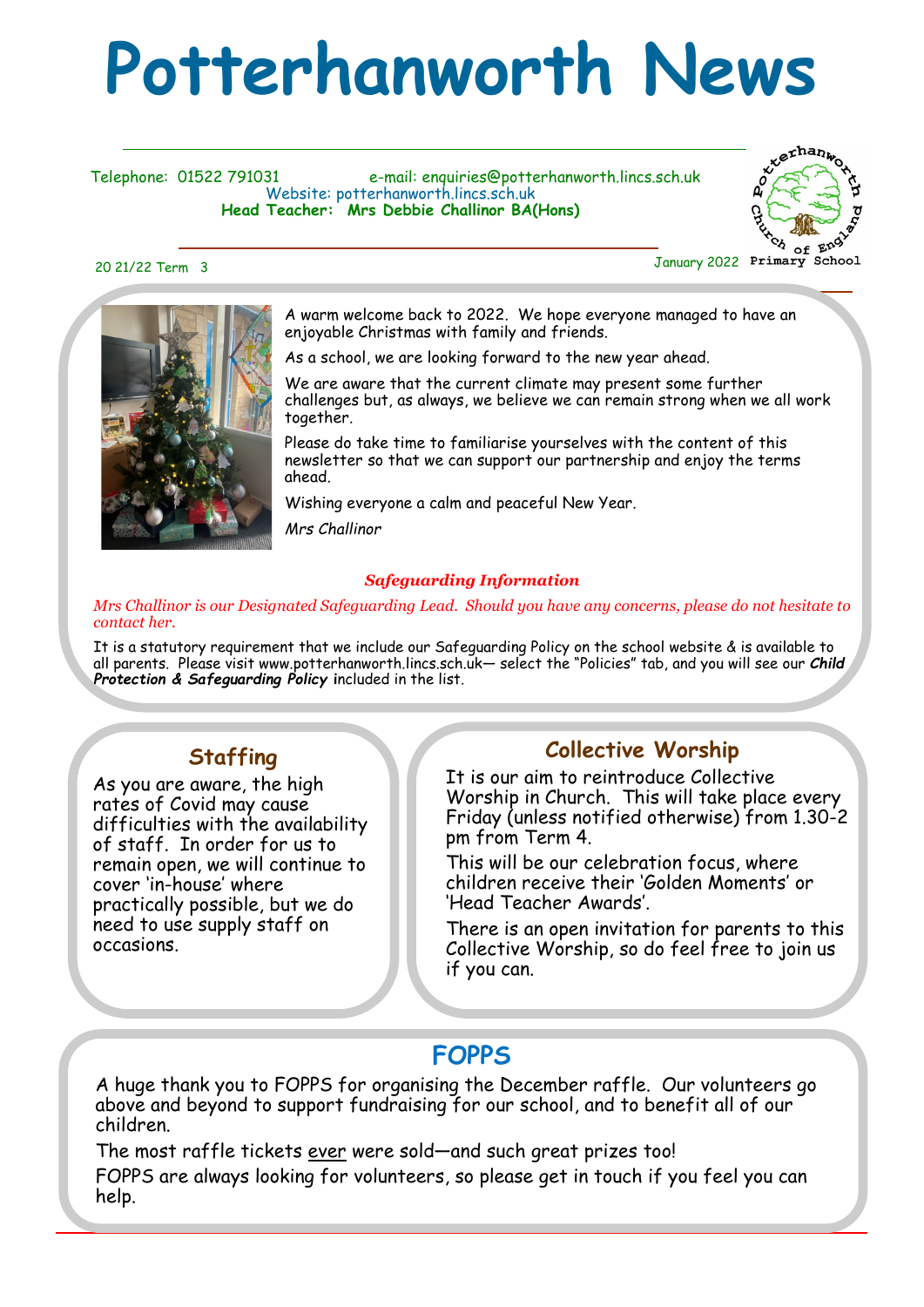#### **Covid Up-date**

Since Wednesday 22 December, the 10 day self-isolation period for people who record a positive PCR test result for COVID-19 has been reduced to 7 days in most circumstances, unless you cannot test for any reason.

Individuals may now take LFD tests on day 6 and day 7 of their self-isolation period. Those who receive two negative test results are no longer required to complete 10 full days of self-isolation. The first test must be taken no earlier than day 6 of the self-isolation period and tests must be taken 24 hours apart. This also applies to children under 5, with LFD testing at parental or guardian discretion. If both these test results are negative, and you do not have a high temperature, you may end your self-isolation after the second negative test result and return to your education or childcare setting from day 7.

Anyone who is unable to take LFD tests will need to complete the full 10 day period of selfisolation.

Further information, including examples of when to end self-isolation if you have had COVID-19 symptoms, is available in the [stay at home: guidance for households with possible or confirmed](https://www.gov.uk/government/publications/covid-19-stay-at-home-guidance/stay-at-home-guidance-for-households-with-possible-coronavirus-covid-19-infection?utm_source=4%20January%202022%20C19&utm_medium=Daily%20Email%20C19&utm_campaign=DfE%20C19#SymptomsPosit)  COVID-[19 infection.](https://www.gov.uk/government/publications/covid-19-stay-at-home-guidance/stay-at-home-guidance-for-households-with-possible-coronavirus-covid-19-infection?utm_source=4%20January%202022%20C19&utm_medium=Daily%20Email%20C19&utm_campaign=DfE%20C19#SymptomsPosit) 

#### **Cold Weather Closure**

In the event that we have to close the school due to bad weather, we will notify you via Parentmail.

Additionally, school closure information is available on BBC Radio Lincolnshire.

#### **Home Project**

#### **Our focus is: FOOD.**

We are looking forward to seeing the children's creations, to be handed in on **10th January** (further information in our Parentmail of 13th December)

#### **School Uniform**

Please can we politely advise parents of the importance of wearing the correct school uniform.

Attached is a reminder of our uniform and equipment.

#### **SATs and Statutory Assessment Tasks**

All statutory assessments (we are told!) will resume this academic year. The timetable is as follows:

**3rd-27th May**—Y2 KS1 test window (teachers have the flexibility to administer the tests throughout May.

**9th-12th May**—Y6 KS2 SATs

**6th-10th June**—Y1 phonics screening check

**6th-24th June**—Y4 multiplication tables check



CoolMilk provide milk free of charge until a child's 5th birthday. Please visit

their website if you wish your child to continue to receive milk once they are 5. www.coolmilk.com

All infant children receive fruit each day (free of charge). Juniors are invited to bring a piece of fruit from home to enjoy at break time (dried or fresh fruit only no fruit flakes,or chocolate covered fruit)



#### **School Meals**

Our meals are provided by Good Lookin' Cookin. All infant children are entitled to a free school meal parents order meals in advance, using Good Lookin' Cookin's website.



If you think your child is entitled to Free School Meals, please see a member of the office staff. It is very easy to check.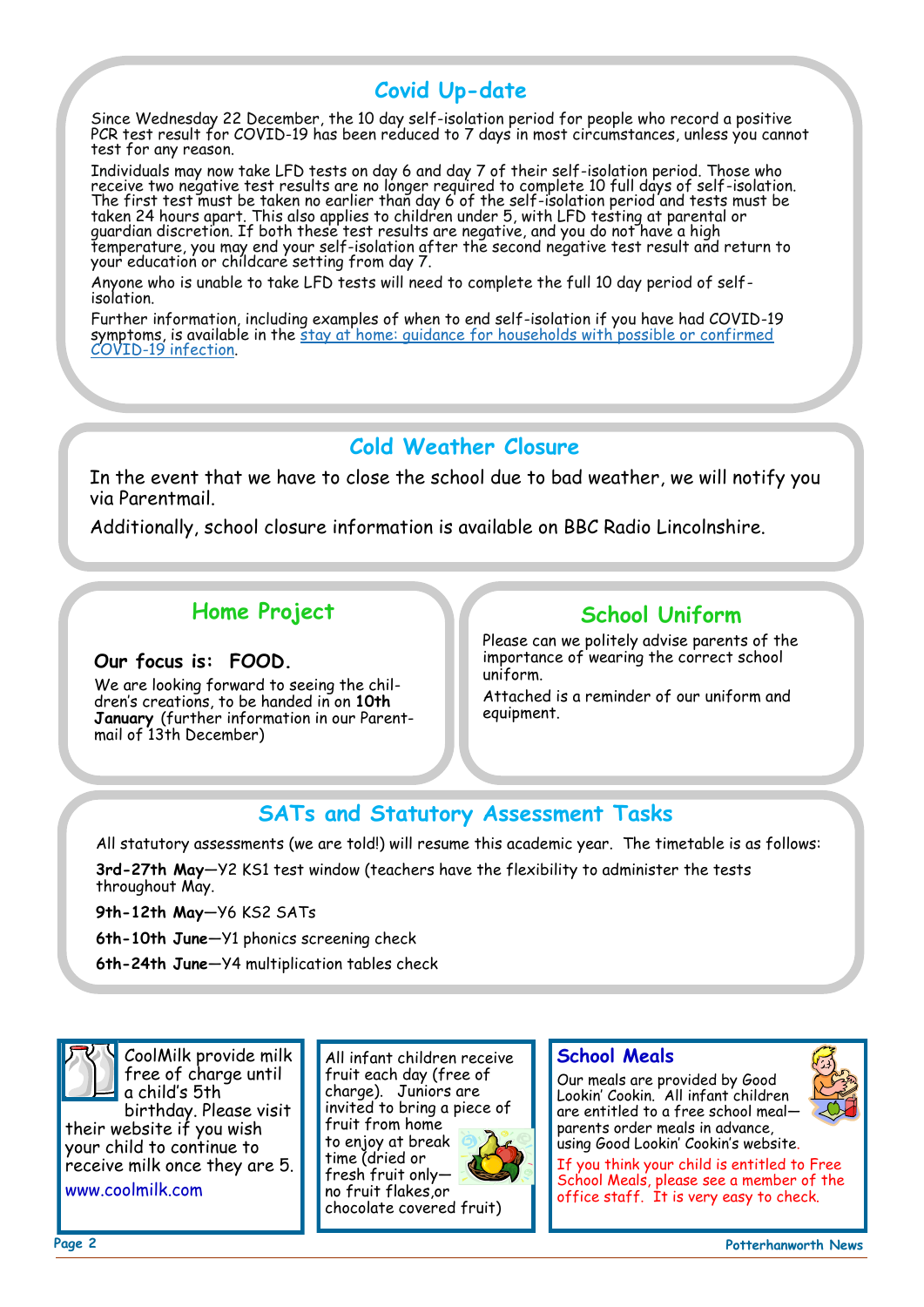#### **Remote Learning**

If your child is unwell due to COVID, then we would not expect them to engage with their school work. The priority is for the children to rest and recover.

However, if your child's absence is COVID-related and they are well and wish to access their learning, please notify the office—in these circumstances, remote learning can be provided.

#### **Safeguarding**

#### Drop-off and pick-up

A little reminder: please can everyone support the safety of our site by closing the school gates if they are the last to leave the playground. Thank you.

#### **Website/Calendar**

We are delighted that we have introduced a 'live' calendar on our website. Please use this as a reference to check dates and events.

We will still continue to send details of school events via Parentmail, but hopefully the calendar will make it easier for everyone to keep track of what is happening in school. A reminder: you can find the calendar by clicking on the 'Events' tab on the homepage of our website.

#### **Medication in School**

Unfortunately, we are still not administering medication in school (unless this is for a pre-existing condition such as asthma). We continue to keep this under review.

#### **Dates for your Diary**

#### **January**

- 4th Term 3 begins
- 10th Home Project hand-in
- 13th Swimming begins (for Year 5/6)

#### **February**

10th Last swim session (for Year 5/6)

- 11th End of Term 3
- 21st Term 4 begins
- 24th Swimming begins (for Year 3/4)

25th 1.30-2 pm Celebration Collective Worship (every Friday) in Church

**March**

31st End of Term 4



#### **Twitter**

Do please continue to check-out Twitter, as this is a means of seeing what is happening in school and an opportunity to celebrate the children's learning.